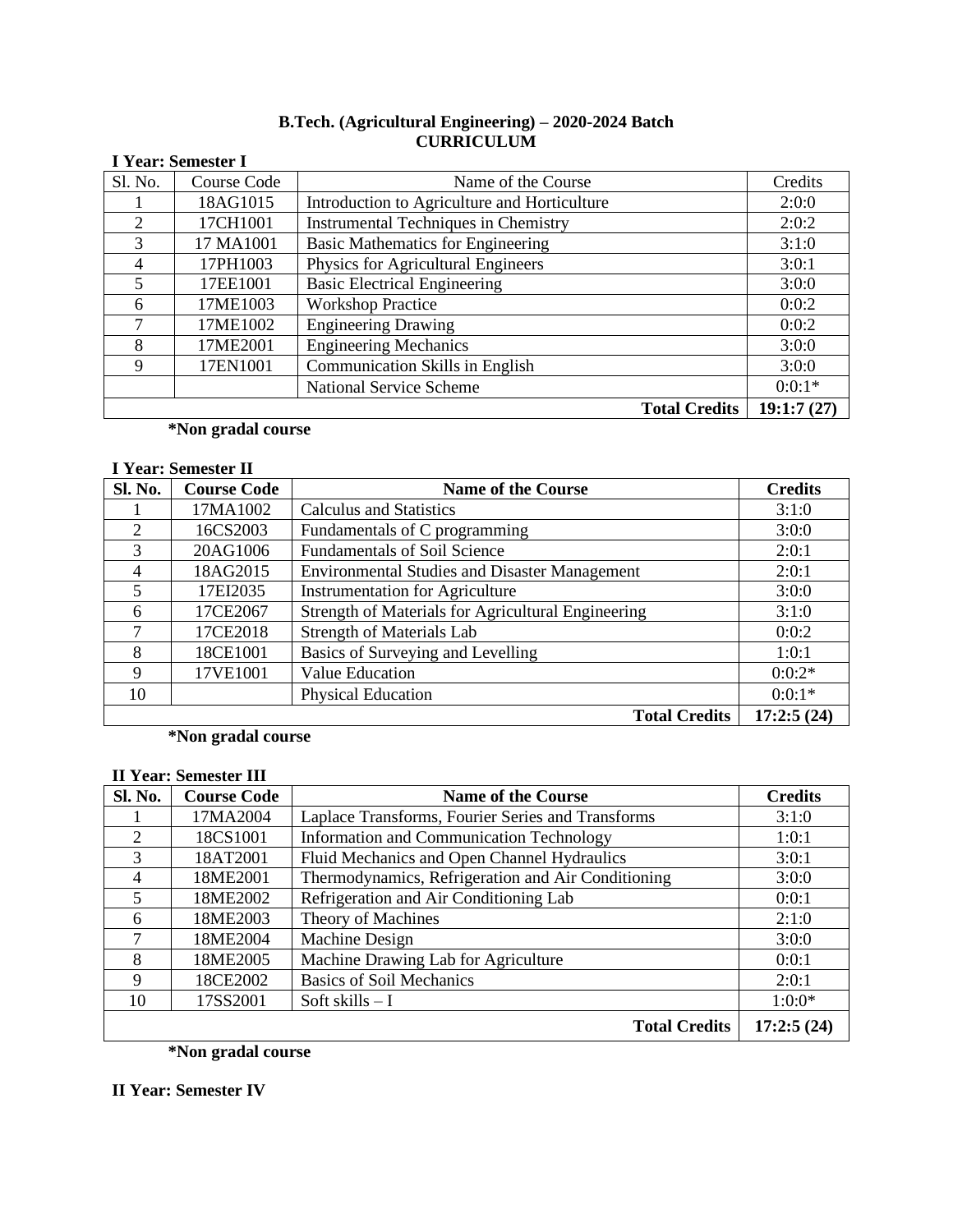| Sl. No.        | <b>Course Code</b> | <b>Name of the Course</b>                                | <b>Credits</b> |
|----------------|--------------------|----------------------------------------------------------|----------------|
|                | 17MA2012           | <b>Numerical Methods</b>                                 | 3:1:0          |
| 2              | 18ME2006           | Heat and Mass Transfer in Food Processing                | 2:0:0          |
| $\mathcal{R}$  | 18CE2003           | <b>Building Construction and Cost Estimation</b>         | 2:1:0          |
| 4              | 20AT2002           | Engineering Properties of Agricultural Produce           | 1:0:1          |
| $\overline{5}$ | 18AT2003           | Post-harvest Engineering of Cereals, Pulses and Oilseeds | 2:0:0          |
| 6              | 18AT2004           | Farm Machinery and Equipment-I                           | 2:0:1          |
| 7              | 18CE2004           | Watershed Hydrology                                      | 2:0:1          |
| 8              | 18ME2007           | Heat Transfer Lab for Agriculture                        | 0:0:1          |
| 9              | 18ME2008           | <b>CAD</b> Applications Lab                              | 0:0:2          |
| 10             | 17SS2002           | Soft skills $-$ II                                       | $1:0:0^*$      |
| 11             | 17GA2001           | General Aptitude $-I$                                    | $1:0:0^*$      |
|                |                    | <b>Total Credits</b>                                     | 14:2:6(22)     |

# **\*Non gradal course**

### **III Year: Semester V**

| Sl. No.        | <b>Course Code</b> | <b>Name of the Course</b>                                           | <b>Credits</b> |
|----------------|--------------------|---------------------------------------------------------------------|----------------|
|                | 18AT2005           | <b>Tractor Systems and Controls</b>                                 | 2:0:0          |
| $\mathfrak{D}$ | 18AT2006           | Farm Machinery and Equipment-II                                     | 2:0:1          |
| 3              | 18AT2007           | Field Operation and Maintenance of Tractors and Farm<br>Machinery   | 0:0:2          |
| 4              | 18AT2009           | Soil and Water Conservation Engineering                             | 2:0:1          |
| 5              | 18AT2018           | Irrigation and Drainage Engineering                                 | 2:0:1          |
| 6              | 18AT2010           | <b>Fundamentals of Renewable Energy Sources</b>                     | 2:0:0          |
| ⇁              | 18AT2011           | Extension Methodology and Transfer of Technology                    | 2:0:0          |
| 8              | 18AT2036           | Skill Development Training-I (Student READY)**<br>Registration only | 0:0:5          |
| 9              | 17GA2002           | General Aptitude - II                                               | $1:0:0^*$      |
|                |                    | <b>Total Credits</b>                                                | 12:0:10(22)    |

# **\*Non gradal course**

**\*\*** Skill Development Training-I in Summer break June-July after 4th Semester (Student READY)

#### **III Year: Semester VI**

| Sl. No.  | <b>Course Code</b> | <b>Name of the Course</b>                            | <b>Credits</b> |
|----------|--------------------|------------------------------------------------------|----------------|
|          | 18AT2012           | Dairy and Food Engineering                           | 2:0:1          |
| $\gamma$ | 18AT2013           | Storage Structures and Packaging Technology          | 2:0:1          |
| 3        | 18AT2015           | Groundwater, Wells and Pumps                         | 2:0:0          |
| 4        | 18AT2016           | Water Harvesting and Soil Conservation Structures    | 2:0:1          |
|          | 18AT2017           | Bio Energy Systems: Design and Applications          | 2:0:1          |
| 6        | 20AT2001           | Sprinkler and Micro Irrigation Systems               | 1:0:1          |
|          | 18AG2025           | Entrepreneurship Development and Business Management | 1:0:1          |
|          |                    | <b>Total Credits</b>                                 | 12:0:6(18)     |

### **IV Year: Semester VII Student READY(Rural and Entrepreneurship Awareness Development Yojna)**

| Sl. No. | <b>Course Code</b> | <b>Name of the Course</b> | <b>Credits</b> |
|---------|--------------------|---------------------------|----------------|
|         |                    | <b>Elective Course</b>    | 2:0:0          |
|         |                    | <b>Elective Course</b>    | 2:0:1          |
|         |                    | <b>Elective Course</b>    | 3:0:0          |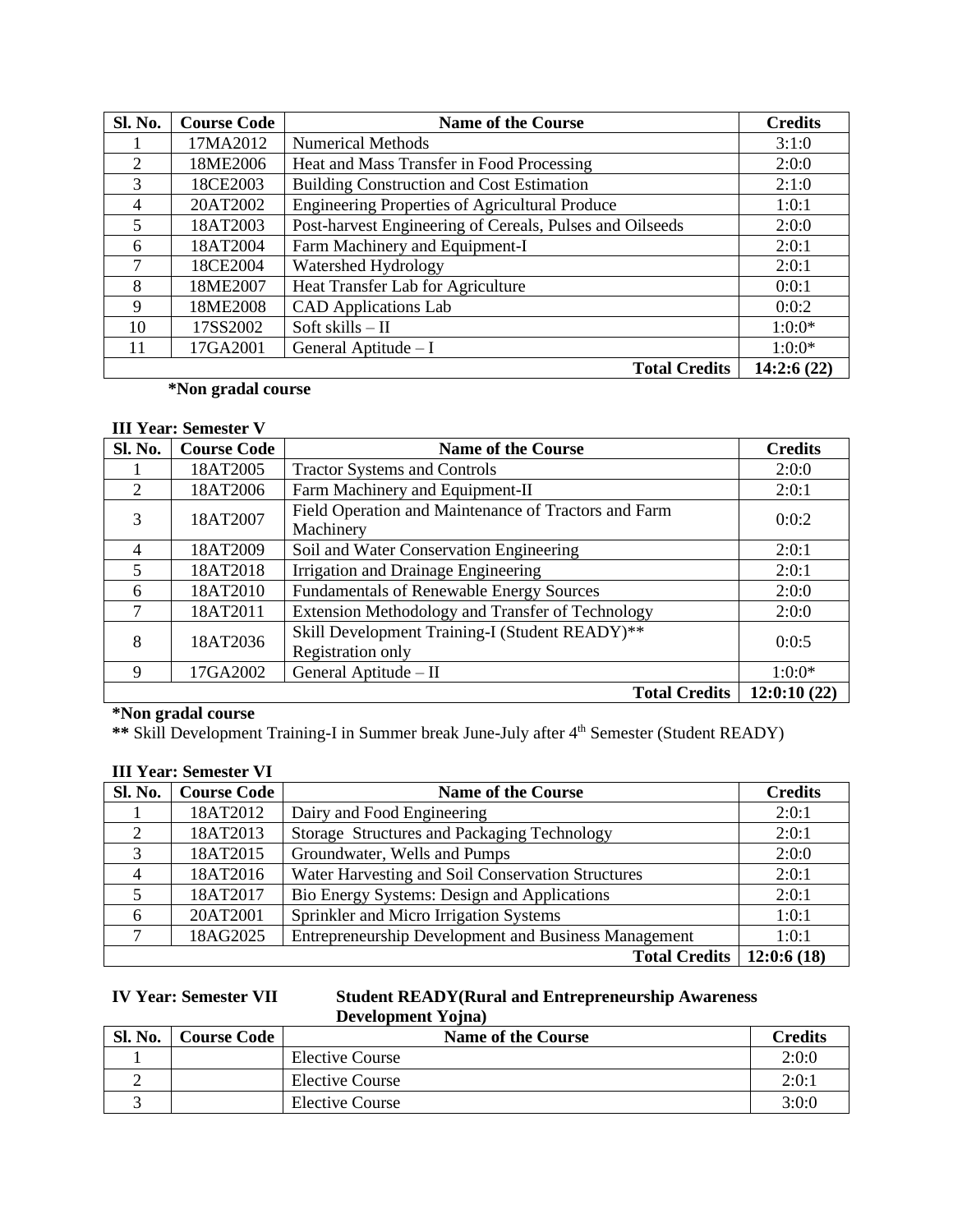| 4 | 18AT2037 | 10-Weeks Industrial Attachment/Internship(Student READY)            | 0:0:10 |
|---|----------|---------------------------------------------------------------------|--------|
|   | 18AT2039 | Skill Development Training-II (Student READY)* Registration<br>only | 0:0:5  |
|   | 18AT2040 | Educational Tour (Registration only)                                | 0:0:2  |
|   |          | <b>Total Credits</b>   7: 0:18(25)                                  |        |

**\***Skill Development Training-II in Summer break (June-July after 6th semester (Student READY)

## **IV Year: Semester VIII**

| Sl. No. | <b>Course Code</b> | <b>Name of the Course</b>                                | <b>Credits</b> |
|---------|--------------------|----------------------------------------------------------|----------------|
|         | 18AT2038           | 10-Weeks Experiential Learning On campus (Student READY) | 0:0:10         |
|         | 18AT2041           | <b>Project Planning and Report Writing</b>               | 0:0:10         |
|         |                    | Total Credits $  0:0:20(20)$                             |                |

### **List of Electives**

| Sl. No.        | <b>Course Code</b> | <b>Name of the Course</b>                            | <b>Credits</b> |
|----------------|--------------------|------------------------------------------------------|----------------|
|                | 18AT2008           | Post Harvest Engineering of Horticultural Crops      | 2:0:0          |
| 2              | 18AT2020           | Process Engineering for Spices and Plantation Crops  | 2:0:0          |
| 3              | 20AT2005           | Waste and By-products Utilization                    | 2:0:1          |
| $\overline{4}$ | 20AT2003           | Remote Sensing and GIS Applications                  | 2:0:1          |
| 5              | 18AT2023           | Development of Processed Products                    | 2:0:0          |
| 6              | 18AT2024           | Farm Machinery Design and Production                 | 2:0:0          |
| 7              | 18AT2026           | Mechanics of Tillage and Traction                    | 2:0:0          |
| 8              | 20AT2004           | Human Engineering and Safety                         | 2:0:1          |
| 9              | 18AT2044           | Water Quality and Management Measures                | 2:0:0          |
| 10             | 18AT2045           | <b>Basics of MATLAB Programming</b>                  | 2:0:0          |
| 11             | 18AT2049           | Applications of Solar and Wind Energy in Agriculture | 3:0:0          |

## **List of Experiential Learning Program**

| <b>Sl. No.</b> | <b>Course Code</b> | <b>Name of the Course</b>                                   | <b>Credits</b> |
|----------------|--------------------|-------------------------------------------------------------|----------------|
|                | 18AT2028           | Drip and Sprinkler Irrigation-Design and Installation       | 0:0:10         |
|                | 18AT2029           | Watershed Management-Concept and Strategies                 | 0:0:10         |
| 3              | 18AT2030           | Precision Farming in the Semi-Arid and Humid Tropical Zones | 0:0:10         |
| 4              | 18AT2033           | Agro Processing Industry Design and Management              | 0:0:10         |
|                | 18AT2046           | Farm Mechanization - Field Study                            | 0:0:10         |
| 6              | 18AT2047           | Testing of Farm Machinery and Equipments                    | 0:0:10         |
|                | 18AT2048           | Value Addition of Indigenous Fruits and Vegetables          | 0:0:10         |

### **ABSTRACT**

#### **Semester wise distribution of courses for B.Tech. (Agri.) – 2020-2024 Batch**

| <b>Semester</b> | $\bullet$ $\prime$<br><b>Number of Course</b> | <b>Credit Hours</b> |
|-----------------|-----------------------------------------------|---------------------|
|                 |                                               | 19:1:7(27)          |
|                 |                                               | 17:2:5(24)          |
|                 |                                               | 17:2:5(24)          |
|                 |                                               | 14:2:6(22)          |
|                 |                                               | 12:0:10(22)         |
|                 |                                               | 12: 0:6(18)         |
|                 |                                               | 7:0:18(25)          |
|                 |                                               | 0:0:20(20)          |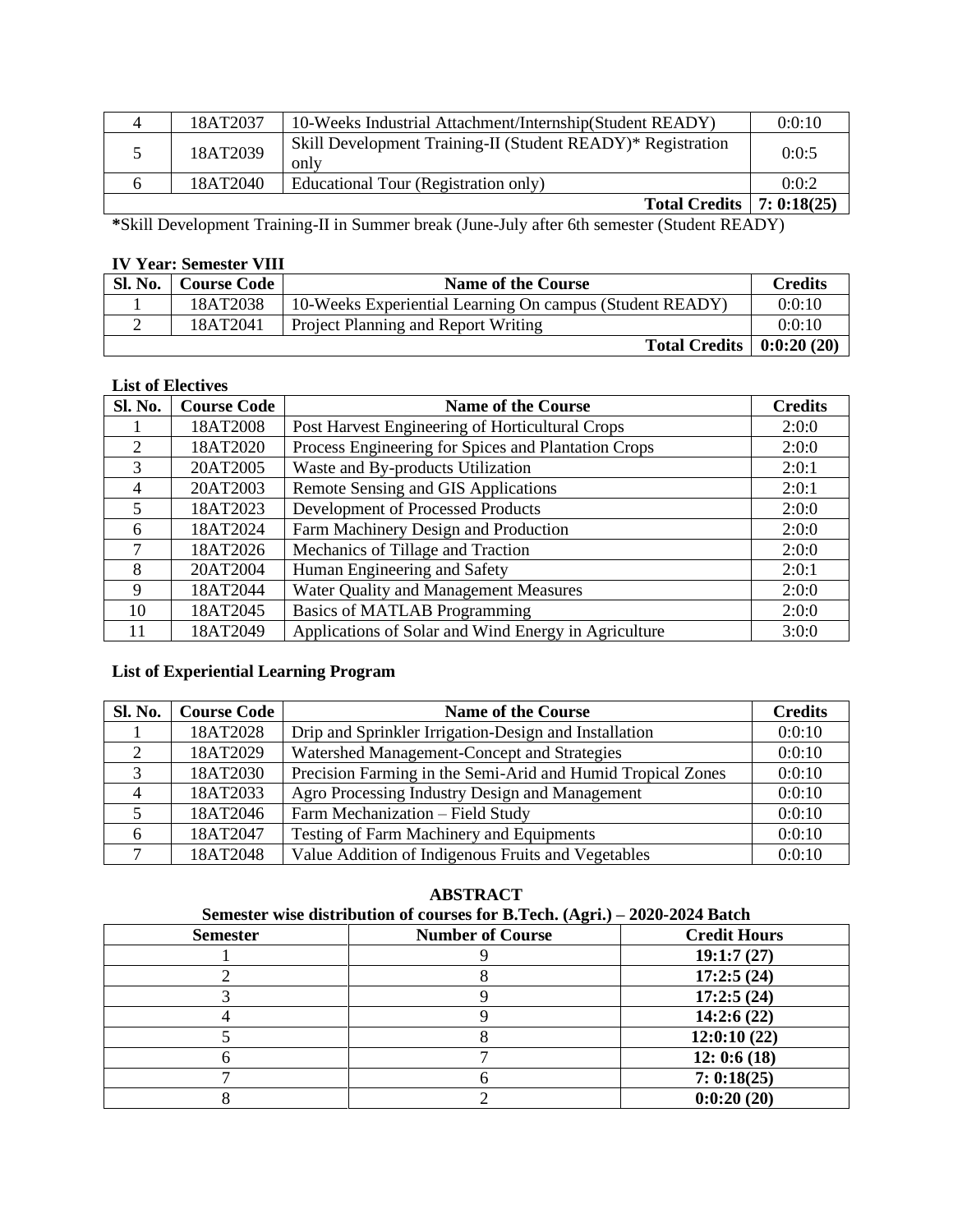| $-4-$<br>1 otal | . .<br>Эō | (182)<br>чx. |
|-----------------|-----------|--------------|

#### **LIST OF NEW COURSES**

| Sl.<br>No.     | Course<br>Code | <b>Name of the Course</b>                                              | <b>Credits</b> |
|----------------|----------------|------------------------------------------------------------------------|----------------|
|                | 20AG1001       | <b>Introductory Biology</b>                                            | $2(1+1)$       |
| $\overline{2}$ | 20AG1002       | Introductory Agro-meteorology & Climate Change                         | $2(1+1)$       |
| 3              | 20AG1003       | <b>Fundamentals of Genetics</b>                                        | $3(2+1)$       |
| $\overline{4}$ | 20AG1004       | Fundamentals of Plant Biochemistry and Biotechnology                   | $3(2+1)$       |
| 5              | 20AG1005       | Introduction to Forestry                                               | $2(1+1)$       |
| 6              | 20AG1006       | <b>Fundamentals of Soil Science</b>                                    | $3(2+1)$       |
| $\overline{7}$ | 20AG1007       | <b>Fundamentals of Entomology</b>                                      | $4(3+1)$       |
| 8              | 20AG1008       | <b>Agricultural Microbiology</b>                                       | $2(1+1)$       |
| 9              | 20AG1009       | Principles of Soil Science                                             | $3(2+1)$       |
| 10             | 20AG1010       | Human Values & Ethics (non gradial)                                    | $1(1+0)**$     |
| 11             | 20AG1011       | NCC/NSS                                                                | $1(0+1)$       |
| 12             | 20AG1012       | Physical Education                                                     | $1(0+1)$       |
|                | 20AG2001       | Rural Agricultural Work Experience (RAWE)and Agro Industrial           | $20(0+20)$     |
| 13             |                | Attachment (AIA)                                                       |                |
| 14             | 20AG2002       | Experiential Learning Programme (ELP) (Module I and II)                | $20(0+20)$     |
| 15             | 20AG2003       | Entrepreneurship Development and Business Communication                | $2(1+1)$       |
| 16             | 20AG2004       | <b>Communication Skills and Personality Development</b>                | $2(1+1)$       |
| 17             | 20AG2005       | Practical Crop Production - I (Kharif crops)                           | $2(0+2)$       |
| 18             | 20AG2006       | Practical Crop Production - II (Rabi crops)                            | $2(0+2)$       |
| 19             | 20AG2007       | Geoinformatics and Nano-technology and Precision Farming               | $2(1+1)$       |
| 20             | 20AG2008       | <b>Fundamentals of Plant Breeding</b>                                  | $3(2+1)$       |
| 21             | 20AG2009       | Production Technology for Vegetables and Spices                        | $2(1+1)$       |
| 22             |                | Production Technology for Ornamental Crops, MAP and                    | $2(1+1)$       |
|                | 20AG2010       | Landscaping                                                            |                |
| 23             | 20AG2011       | Educational tour I                                                     | $1(0+1)$       |
| 24             | 20AG2012       | <b>Educational tour II</b>                                             | $1(0+1)$       |
| 25             | 20AG2013       | Principles of Seed Technology                                          | $3(1+2)$       |
| 26             | 20AG2014       | Manures, Fertilizers and Soil Fertility Management                     | $3(2+1)$       |
| 27             | 20AG2015       | <b>Fundamentals of Plant Pathology</b>                                 | $4(3+1)$       |
| 28             | 20AG2016       | Diseases of Field and Horticultural Crops and their Management-II      | $3(2+1)$       |
| 29             | 20AG2017       | Post-harvest Management and Value Addition of Fruits and<br>Vegetables | $2(1+1)$       |
| 30             | 20AG2018       | <b>Environmental Sciences and Disaster Management</b>                  | $3(2+1)$       |
|                |                |                                                                        |                |
| 31             | 20HO1001       | Plant Propagation and Nursery Management                               | $2(1+1)$       |
| 32             | 20HO1002       | Weed Management in Horticultural Crops                                 | $2(1+1)$       |
| 33             | 20HO1003       | <b>Fundamentals of Food Technology</b>                                 | $2(1+1)$       |
| 34             | 20HO1004       | Principles of Landscape Architecture                                   | $2(1+1)$       |
| 35             | 20HO1005       | <b>Fundamentals of Soil Science</b>                                    | $2(1+1)$       |
| 36             | 20HO1006       | Water Management in Horticultural Crops                                | $2(1+1)$       |
| 37             | 20HO1007       | Agro-meteorology and Climate Change                                    | $2(1+1)$       |
| 38             | 20HO1008       | <b>Economics and Marketing</b>                                         | $3(2+1)$       |
| 39             | 20HO1009       | <b>Elementary Plant Biochemistry</b>                                   | $2(1+1)$       |
| 40             | 20HO1010       | <b>Elementary Plant Biotechnology</b>                                  | $2(1+1)$       |